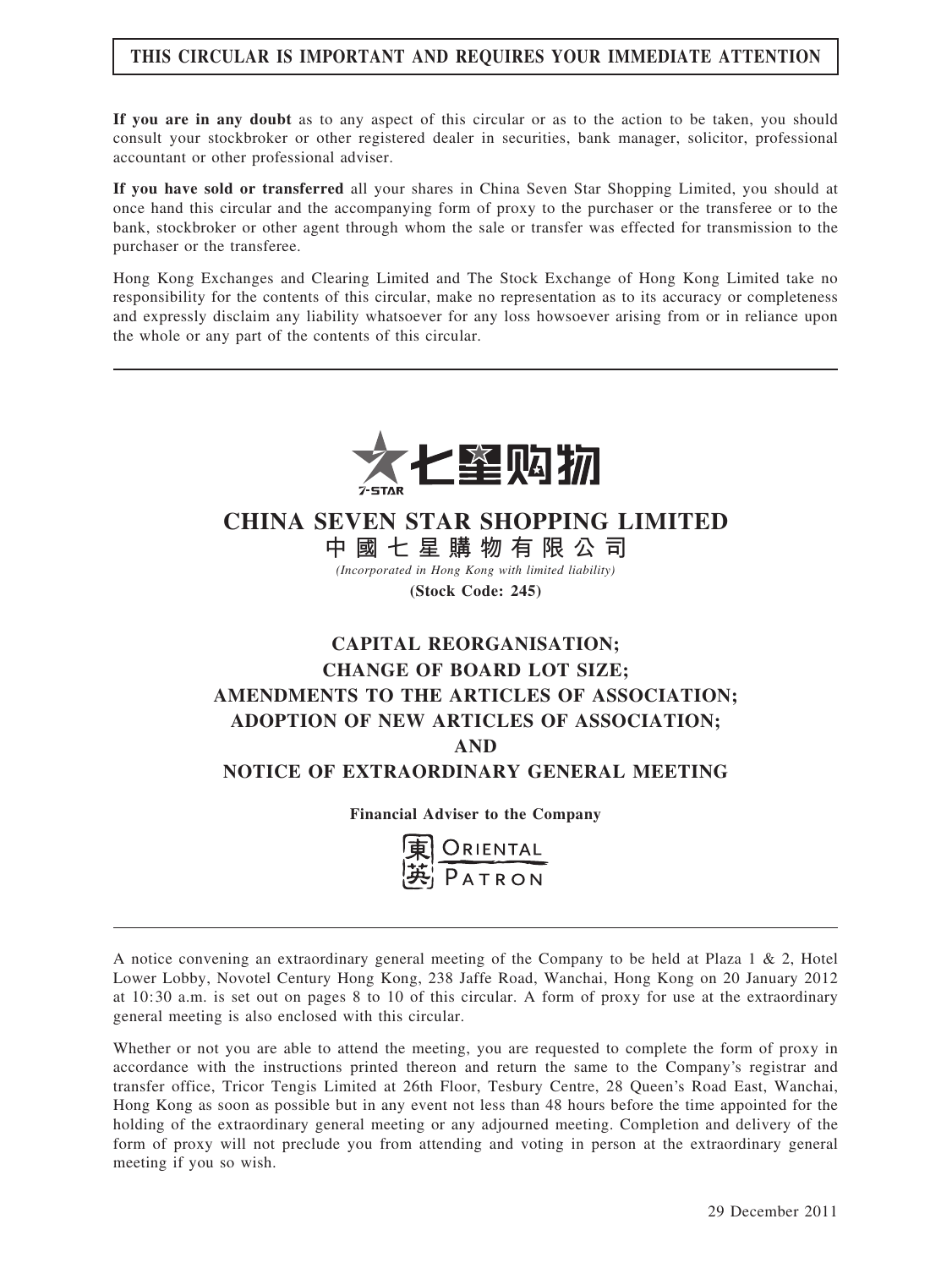# **CONTENTS**

### Page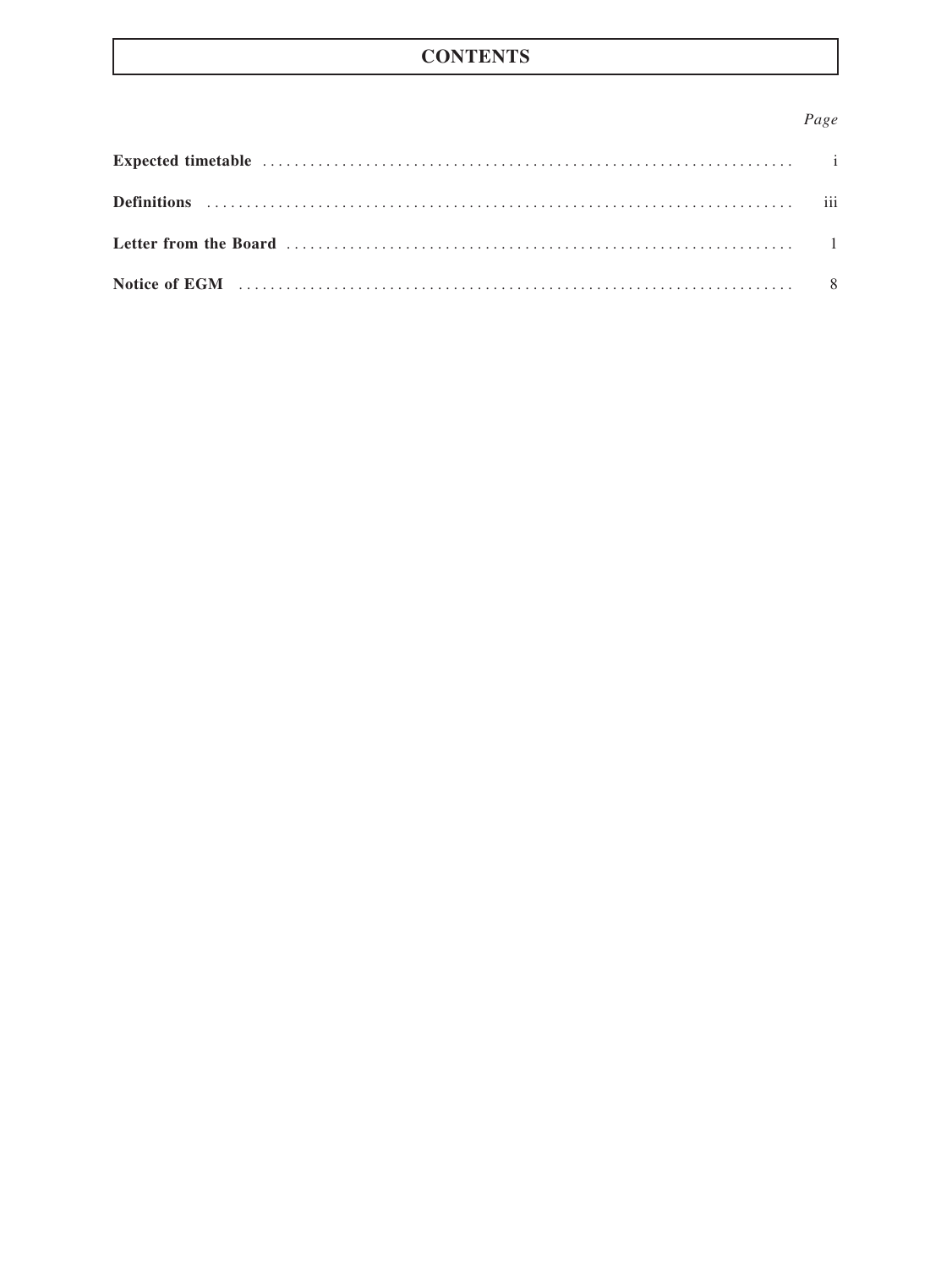### EXPECTED TIMETABLE

Set out below is an indicative timetable for the implementation of the Capital Reorganisation and the change of board lot size. The timetable is subject to the results of the EGM and other changes. The Company will notify the Shareholders of any changes to the expected timetable by way of announcement(s) as and when appropriate.

2011

| Despatch of the circular regarding, among                                                                                                     |
|-----------------------------------------------------------------------------------------------------------------------------------------------|
|                                                                                                                                               |
| 2012                                                                                                                                          |
|                                                                                                                                               |
| Latest time for lodging the form of proxy                                                                                                     |
|                                                                                                                                               |
| Announcement of the poll results of the EGM<br>to be posted on the Stock Exchange's website  Not later than 11:00 p.m.,<br>Friday, 20 January |
|                                                                                                                                               |
|                                                                                                                                               |
|                                                                                                                                               |
| Hearing of petition for confirmation of                                                                                                       |
|                                                                                                                                               |
| The following events are conditional on the fulfilment of the conditions for the implementation of<br>the Capital Reorganisation:             |
|                                                                                                                                               |
| Dealings in the Consolidated Shares commence9:00 a.m., Friday, 20 April                                                                       |
| Original counter for trading in existing Shares                                                                                               |
| Temporary counter for trading in board lots of<br>2,000 Consolidated Shares (in the form of                                                   |
| First day of free exchange of Existing Share Certificates for                                                                                 |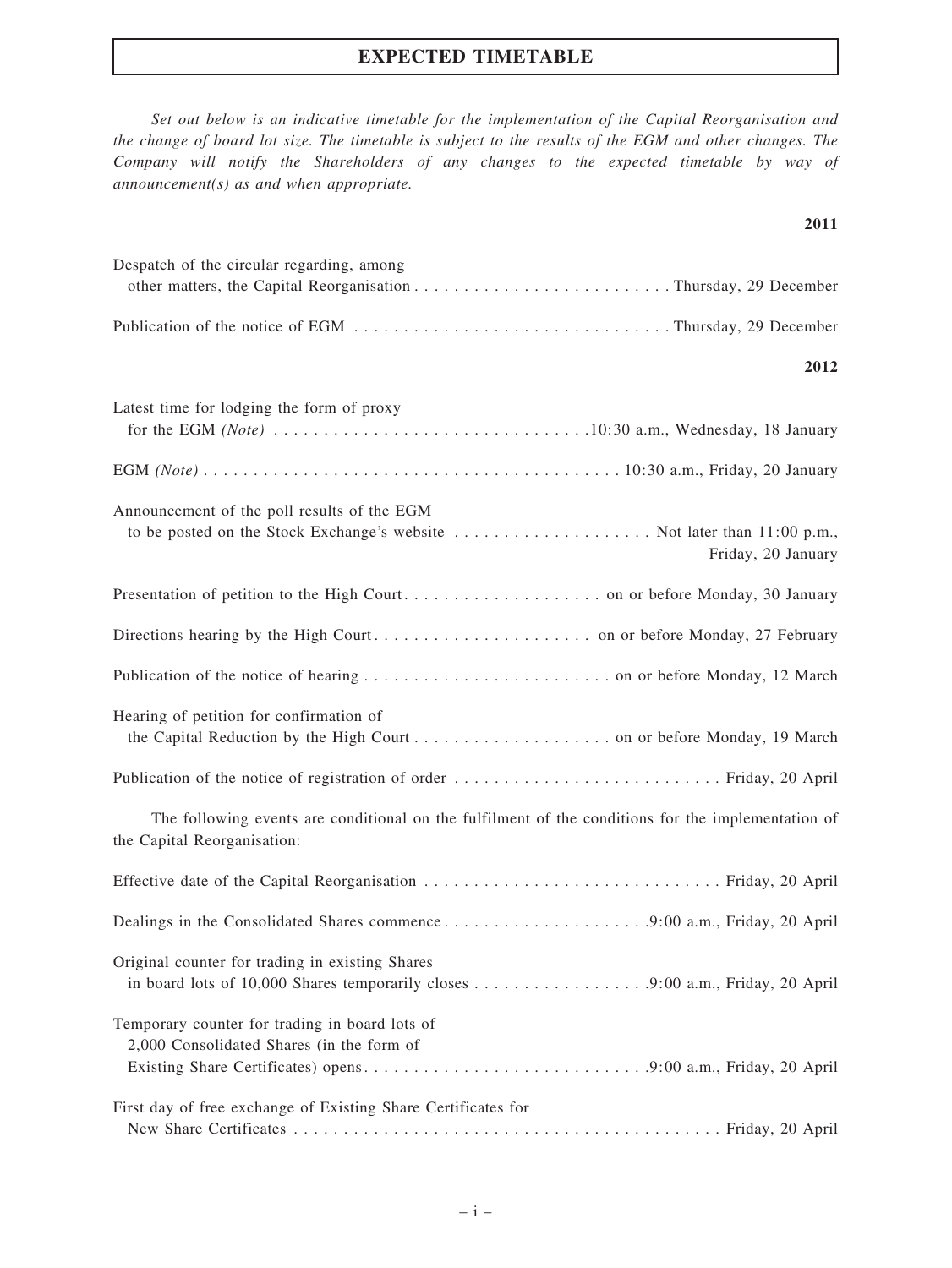## EXPECTED TIMETABLE

#### 2012

| Original counter for trading in Consolidated Shares<br>in board lots of 20,000 Consolidated Shares |
|----------------------------------------------------------------------------------------------------|
|                                                                                                    |
| Parallel trading in Consolidated Shares                                                            |
| (in the form of New Share Certificates and                                                         |
|                                                                                                    |
| First day of operation of odd lot trading facility  Monday, 7 May                                  |
| Parallel trading in Consolidated Shares                                                            |
| (in the form of New Share Certificates and                                                         |
|                                                                                                    |
| Temporary counter for trading in board lots of 2,000                                               |
| Consolidated Shares (in the form of Existing Share)                                                |
|                                                                                                    |
|                                                                                                    |
| Last day for free exchange of Existing Share Certificates                                          |
|                                                                                                    |

Note:

The forms of proxy and, if required by the Company, the power of attorney or other authorities (if any) under which it is signed or a notarially certified copy or office copy of such power or authority, shall be deposited at the Registrar at 26th Floor, Tesbury Centre, 28 Queen's Road East, Wanchai, Hong Kong as soon as possible and in any event, not later than 48 hours before the time appointed for holding the EGM and taking the poll therein or the adjourned meeting thereof. Completion and return of forms of proxy for the EGM will not preclude a Shareholder from attending and voting in person at the EGM or any adjournment thereof should the Shareholder so wish. In such event, the returned forms of proxy will be deemed to have been revoked.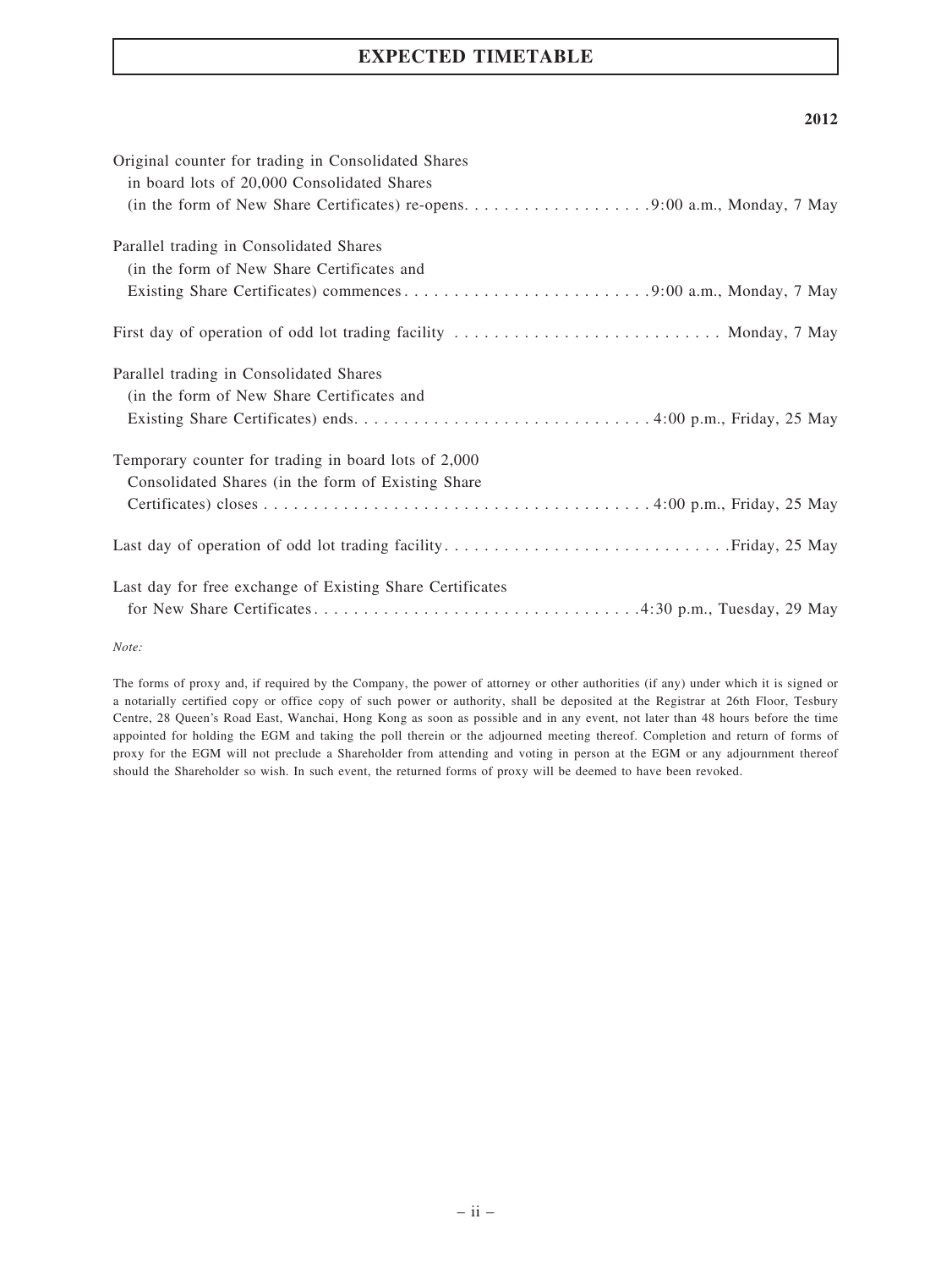# DEFINITIONS

In this circular, unless the context otherwise requires, the following expressions shall have the following meanings:

| "Articles"                    | the articles of association of the Company                                                                                                                                                                                                                                                 |
|-------------------------------|--------------------------------------------------------------------------------------------------------------------------------------------------------------------------------------------------------------------------------------------------------------------------------------------|
| "Board"                       | the board of Directors                                                                                                                                                                                                                                                                     |
| "Capital Reduction"           | the Reduction of Issued Share Capital and the diminution of the<br>authorised share capital of the Company to the extent of<br>HK\$0.098 on each authorised but unissued Share, such that the<br>nominal value of all of the issued and unissued Reduced Shares<br>shall be HK\$0.002 each |
| "Capital Reorganisation"      | the capital reorganisation of the Company involving the Capital<br>Reduction and the Share Consolidation                                                                                                                                                                                   |
| "CCASS"                       | the Central Clearing and Settlement System established and<br>operated by HKSCC                                                                                                                                                                                                            |
| "Company"                     | China Seven Star Shopping Limited, a company incorporated in<br>Hong Kong with limited liability, whose Shares are listed on the<br>main board of the Stock Exchange                                                                                                                       |
| "Consolidated Shares"         | shares of nominal value of HK\$0.01 each in the share capital of<br>the Company upon the Share Consolidation taking effect                                                                                                                                                                 |
| "Directors"                   | the directors of the Company                                                                                                                                                                                                                                                               |
| "EGM"                         | the extraordinary general meeting of the Company to be held to<br>consider and, if thought fit, approve the Capital Reorganisation                                                                                                                                                         |
| "Existing Share Certificates" | certificates for the existing Shares                                                                                                                                                                                                                                                       |
| "Group"                       | the Company and its subsidiaries                                                                                                                                                                                                                                                           |
| "High Court"                  | the High Court of Hong Kong                                                                                                                                                                                                                                                                |
| "HKSCC"                       | Hong Kong Securities Clearing Company Limited                                                                                                                                                                                                                                              |
| "Hong Kong"                   | the Hong Kong Special Administrative Region of the PRC                                                                                                                                                                                                                                     |
| "Latest Practicable Date"     | 23 December 2011, being the latest practicable date prior to the<br>printing of this circular for ascertaining certain information in this<br>circular                                                                                                                                     |
| "Listing Rules"               | the Rules Governing the Listing of Securities on the Stock<br>Exchange                                                                                                                                                                                                                     |
| "New Share Certificate"       | the new share certificate(s) of the Consolidated Shares                                                                                                                                                                                                                                    |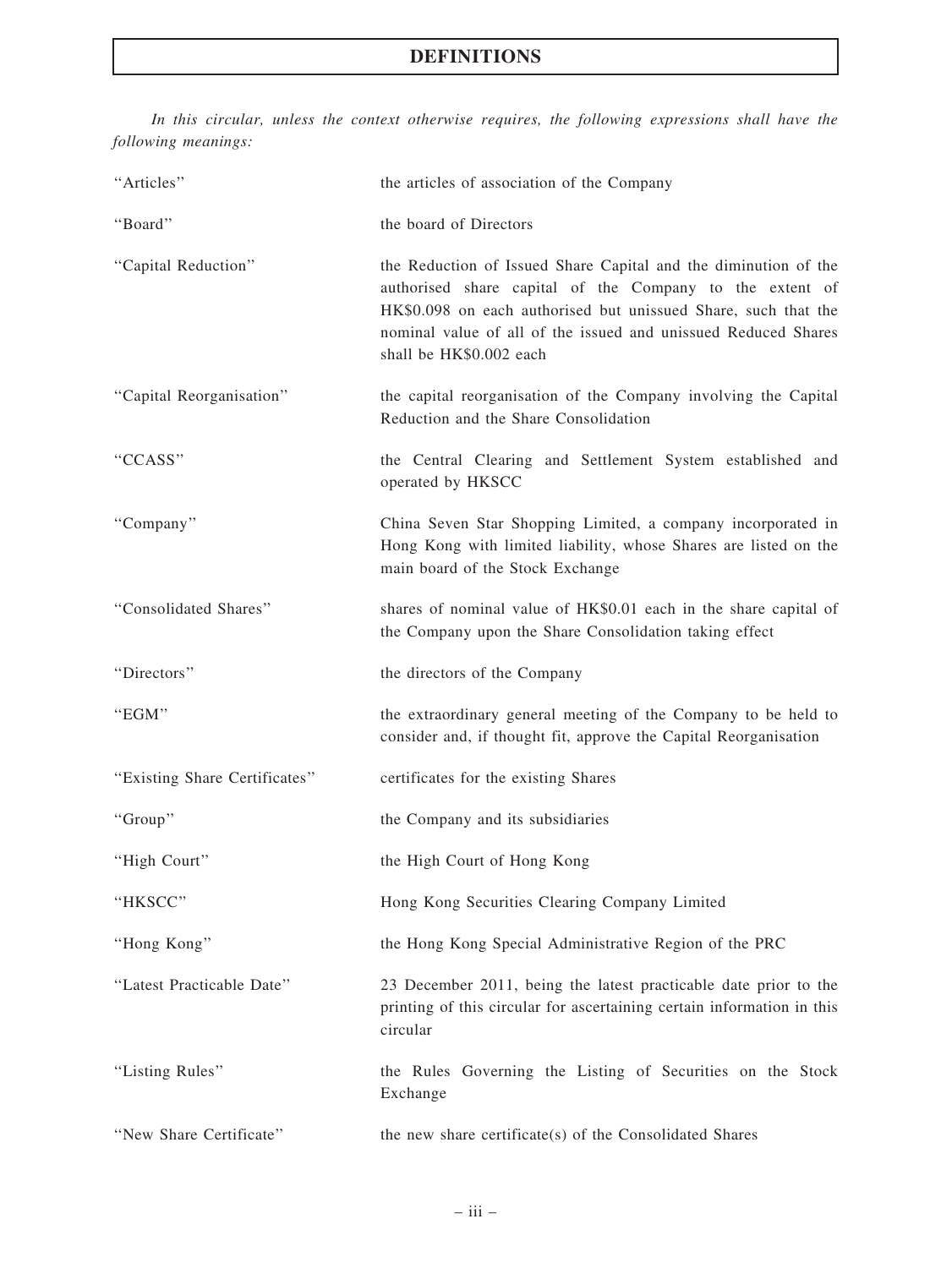# DEFINITIONS

| "PRC"                                  | the People's Republic of China (for the purpose of this circular,<br>excluding Hong Kong, the Macau Special Administrative Region<br>and Taiwan)                                                                                                                                                                                                                                                                                          |
|----------------------------------------|-------------------------------------------------------------------------------------------------------------------------------------------------------------------------------------------------------------------------------------------------------------------------------------------------------------------------------------------------------------------------------------------------------------------------------------------|
| "Reduced Shares"                       | shares of nominal value of HK\$0.002 each in the share capital of<br>the Company upon the Capital Reduction taking effect                                                                                                                                                                                                                                                                                                                 |
| "Reduction of Issued Share<br>Capital" | the proposed reduction of issued and paid up capital of the<br>Company by cancelling the issued and paid-up share capital to<br>the extent of HK\$0.098 on each issued Share, such that the<br>nominal value of all of the issued Shares shall be reduced from<br>HK\$0.10 each to HK\$0.002 each and applying the credit arising<br>therefrom in the sum of HK\$718,121,542.222 to eliminate part of<br>the Company's accumulated losses |
| "Registrar"                            | Tricor Tengis Limited, the registrar and transfer office of the<br>Company                                                                                                                                                                                                                                                                                                                                                                |
| "Share Consolidation"                  | the proposed consolidation of every five Reduced Shares of<br>nominal value of HK\$0.002 each in the issued and unissued share<br>capital of the Company into one Consolidated Share of nominal<br>value of HK\$0.01 each in the issued and unissued share capital of<br>the Company                                                                                                                                                      |
| "Share $(s)$ "                         | existing ordinary share(s) of $HK$0.10$ each in the share capital of<br>the Company                                                                                                                                                                                                                                                                                                                                                       |
| "Shareholder(s)"                       | $holder(s)$ of issued $Share(s)$                                                                                                                                                                                                                                                                                                                                                                                                          |
| "Stock Exchange"                       | The Stock Exchange of Hong Kong Limited                                                                                                                                                                                                                                                                                                                                                                                                   |
| "HK\$"                                 | Hong Kong dollars, the lawful currency of the Hong Kong<br>Special Administrative Region of the People's Republic of China                                                                                                                                                                                                                                                                                                                |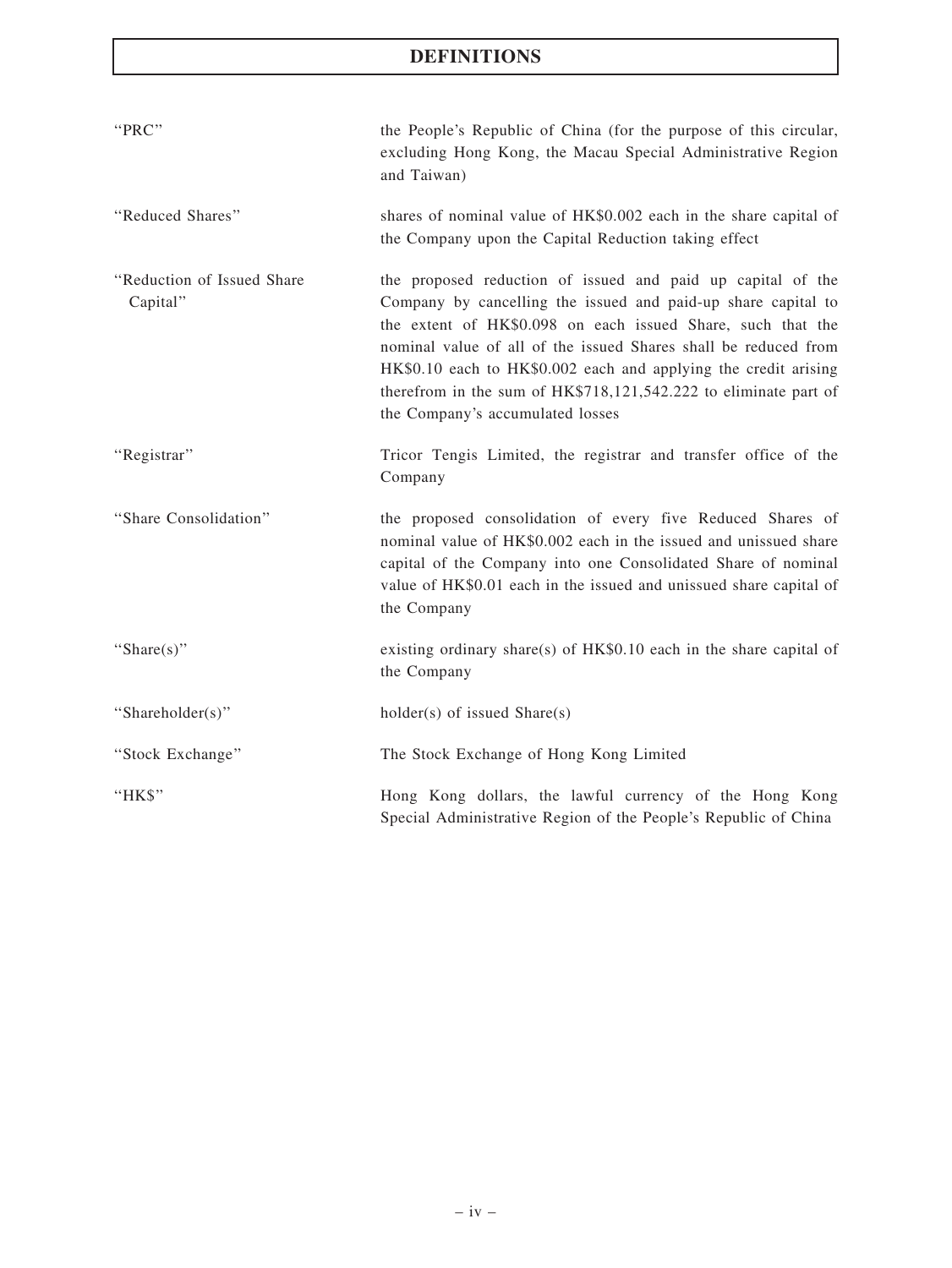

CHINA SEVEN STAR SHOPPING LIMITED

中 國 七 星 購 物 有 限 公 司

(Incorporated in Hong Kong with limited liability)

(Stock Code: 245)

Executive Directors: Ni Xinguang (Chairman) Wang Zhiming (Managing Director)

Independent non-executive Directors: Lu Wei Wong Chak Keung Ling Yu Zhang

Registered and principal office: Suite 1206, 12/F. Great Eagle Centre 23 Harbour Road Wanchai Hong Kong

29 December 2011

To the Shareholders

Dear Sir or Madam,

# CAPITAL REORGANISATION; CHANGE OF BOARD LOT SIZE; AMENDMENTS TO THE ARTICLES OF ASSOCIATION; ADOPTION OF NEW ARTICLES OF ASSOCIATION; AND NOTICE OF EXTRAORDINARY GENERAL MEETING

#### INTRODUCTION

Reference is made to the announcement of the Company dated 7 November 2011. The purpose of this circular is to provide you with further information regarding resolutions to be proposed at the EGM relating to (i) Capital Reorganisation; (ii) the change of board lot size; (iii) the amendments to the Articles; and (iv) the adoption of a new set of Articles consolidating all of the proposed amendments referred to in the notice of EGM and all previous amendments made pursuant to resolutions passed by the Shareholders of the Company at general meetings (the ''New Articles'').

### CAPITAL REORGANISATION

The Directors propose to reorganise the capital of the Company in the following manner:

(a) the nominal value of each issued Shares be reduced from HK\$0.10 to HK\$0.002 by cancelling the paid-up capital to the extent of HK\$0.098 on each issued Share;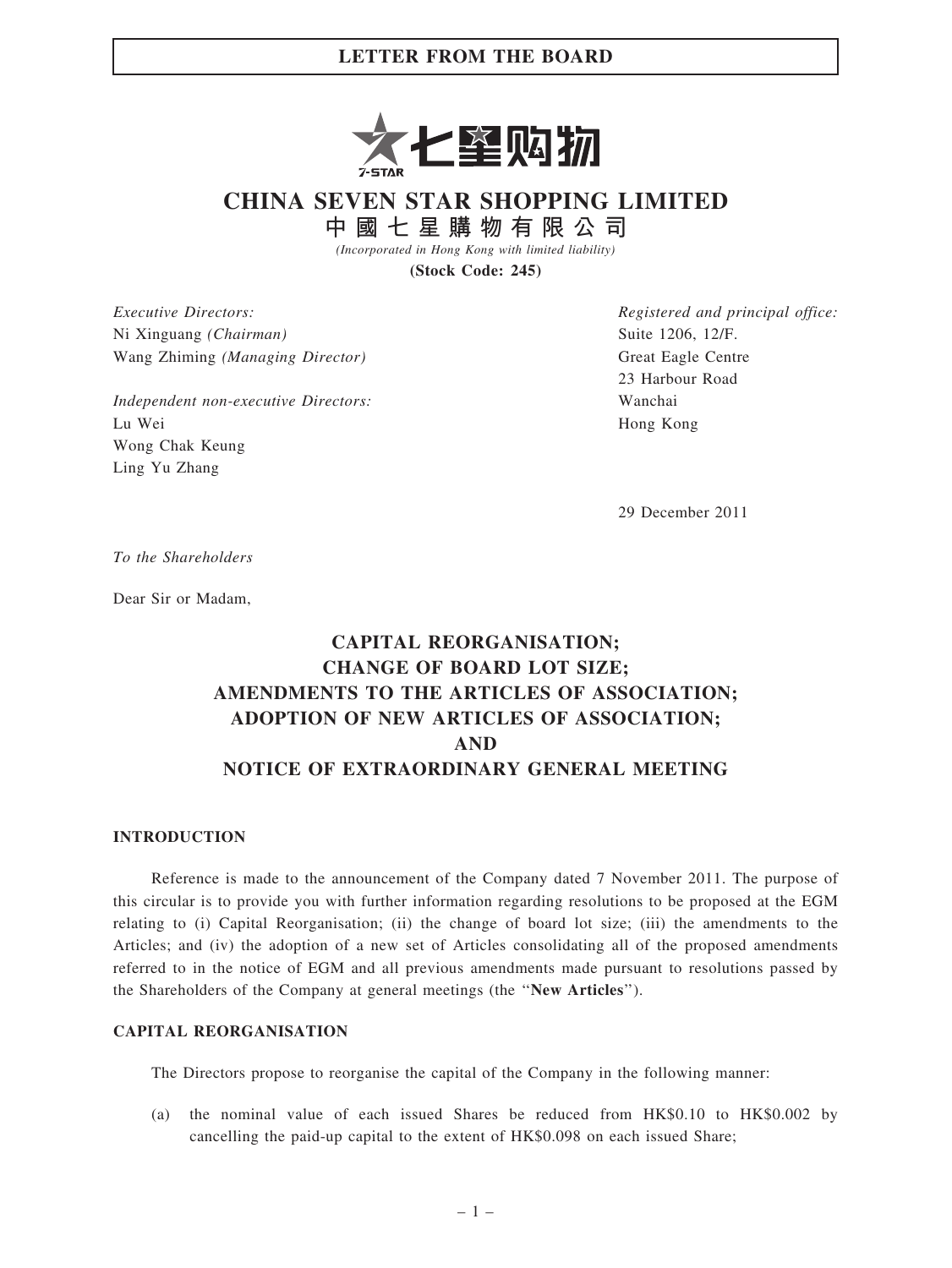- (b) the nominal value of each authorised but unissued Shares be diminished from HK\$0.10 to HK\$0.002 by a diminution of HK\$0.098 on each authorised but unissued Share;
- (c) the credit arising from the Reduction of Issued Share Capital in the sum of HK\$718,121,542.222 be applied to eliminate part of the Company's accumulated losses, which amounted to approximately HK\$1,898,407,000 as at 30 November 2011; and
- (d) every five Reduced Shares of HK\$0.002 each in the issued and unissued share capital of the Company be consolidated into one Consolidated Share of HK\$0.01 each in the issued and unissued share capital of the Company.

As at the Latest Practicable Date, the Company has an authorised share capital of HK\$1,600,000,000 divided into 16,000,000,000 Shares, of which 7,327,770,839 Shares have been issued and are fully paid or credited as fully paid. Upon completion of the Capital Reduction, the Company will have an authorised share capital of HK\$32,000,000 divided into 16,000,000,000 Reduced Shares, of which 7,327,770,839 Reduced Shares will be issued and fully paid or credited as fully paid, assuming there will be no change in the issued share capital of the Company from the Latest Practicable Date up to the date on which the Capital Reduction becomes effective. Upon completion of the Capital Reorganisation, the Company will have an authorised share capital of HK\$32,000,000 divided into 3,200,000,000 Consolidated Shares, of which 1,465,554,167 Consolidated Shares will be issued and fully paid or credited as fully paid, assuming there will be no change in the issued share capital of the Company from the Latest Practicable Date up to the date on which the Capital Reorganisation becomes effective.

Set out below are the number of shares and the nominal value per share of the Company as at the Latest Practicable Date and immediately after completion of the Capital Reorganisation:

|                          | As at the Latest<br><b>Practicable Date</b> | <b>Immediately after</b><br>the Capital<br>Reorganisation |
|--------------------------|---------------------------------------------|-----------------------------------------------------------|
| Authorised share capital |                                             |                                                           |
| Number of shares         | 16,000,000,000                              | 3,200,000,000                                             |
| Nominal value per share  | HK\$0.10                                    | HK\$0.01                                                  |
| Issued share capital     |                                             |                                                           |
| Number of shares         | 7,327,770,839                               | 1,465,554,167                                             |
| Nominal value per share  | HK\$0.10                                    | HK\$0.01                                                  |

The Consolidated Shares will rank pari passu in all respect among themselves and the Consolidated Shares will be traded in board lot of 20,000 Consolidated Shares upon completion of the Capital Reorganisation. Fractional Consolidated Shares will not be issued to the Shareholders but will be aggregated and sold for the benefit of the Company.

#### **Conditions**

The Capital Reorganisation is conditional upon the followings:

(i) the passing of the special resolution by the Shareholders at the EGM to approve the Capital Reorganisation involving the Capital Reduction and the Share Consolidation;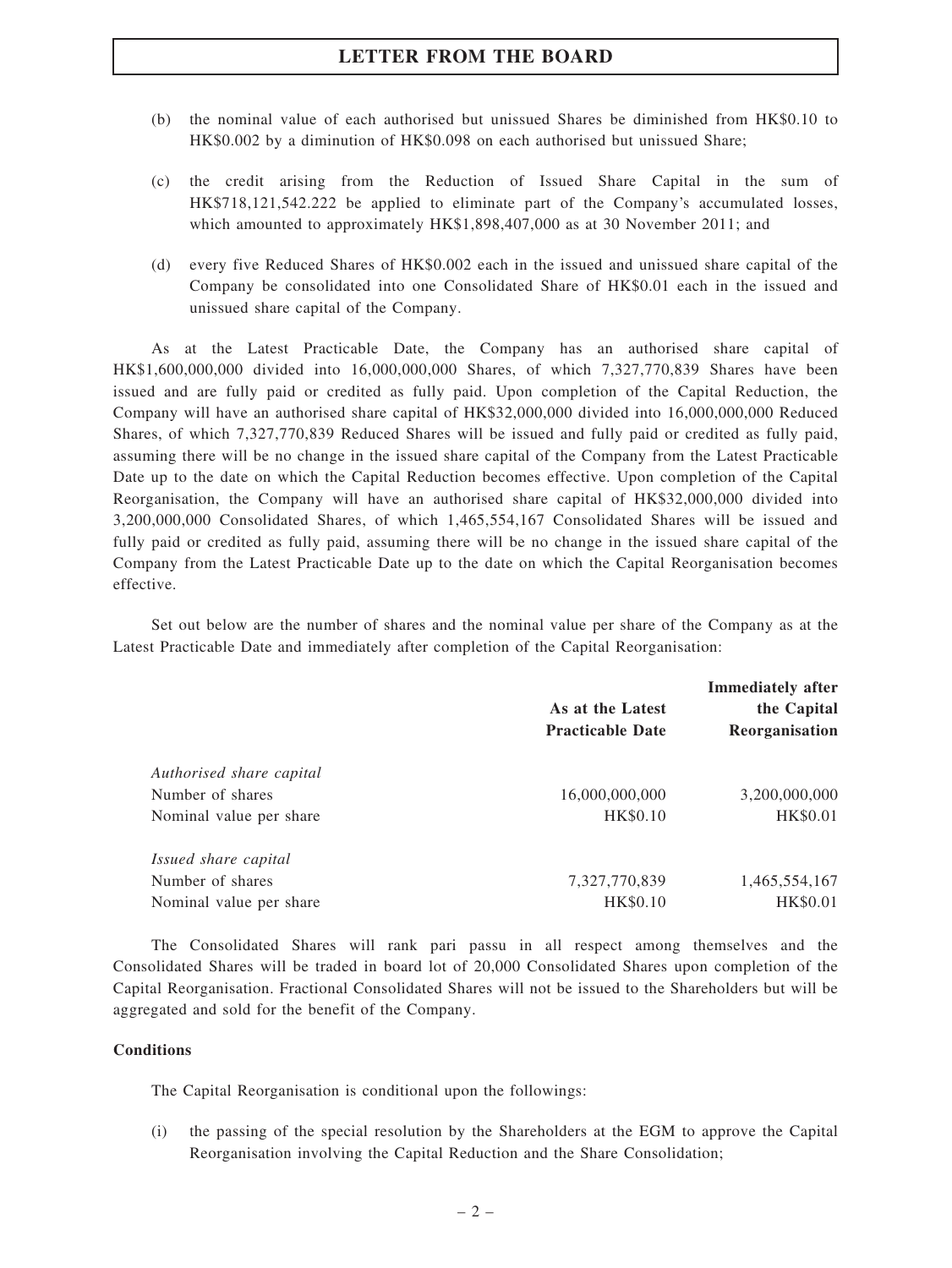- (ii) compliance with the relevant procedures and requirements under the Listing Rules to effect the Capital Reorganisation;
- (iii) the Listing Committee of the Stock Exchange granting approval to the listing of, and permission to deal in, the Consolidated Shares as a result of the Capital Reorganisation; and
- (iv) the confirmation of the Capital Reduction by the High Court and the registration of the Order of the High Court and the minute thereof containing particulars required under section 61 of the Companies Ordinance by the Registrar of Companies in Hong Kong.

The Capital Reorganisation will become effective as soon as the above conditions are all satisfied. As the Capital Reduction, which forms part of the Capital Reorganisation, is subject to the confirmation by the High Court, the date on which the Capital Reorganisation becomes effective is not ascertainable as at the Latest Practicable Date. An application will be made to the High Court as soon as practicable regarding the Capital Reduction after the Capital Reorganisation is approved by the Shareholders at the EGM. Further announcement(s) will be made to inform Shareholders on the expected effective date and, as necessary or appropriate, the progress and results of the application to the High Court.

### REASONS FOR THE CAPITAL REORGANISATION AND IMPACT ON THE COMPANY AND THE SHAREHOLDERS

The Capital Reorganisation, which involves the Company applying the credit arising from the Reduction of Issued Share Capital to eliminate part of the Company's accumulated losses as set out above, is proposed to facilitate the payment of dividends as and when the Directors consider it appropriate in the future. Upon completion of the Capital Reorganisation, the Company will be able to issue new Consolidated Shares at any price equal to or greater than the nominal value of HK\$0.01 per Consolidated Share, and therefore, increase flexibility for the Company to raise funds in the future. As at the Latest Practicable Date, the Company did not have any plan for and was not in any negotiation of any such fund raising activities.

The Directors (including the independent non-executive Directors) are of the view that the Capital Reorganisation will not have a material effect on the financial position of the Group. Other than the expenses to be incurred in relation to the Capital Reorganisation, the implementation thereof will not alter the underlying assets, business operations, management or financial position of the Company or the interests or rights of the Shareholders.

Specifically, the Directors (including the independent non-executive Directors) consider that the Capital Reduction is desirable as the issued and paid-up capital so cancelled is lost or unrepresented by available assets. Further, the Capital Reduction does not involve either diminution of liability in respect of unpaid share capital or the payment to any Shareholder of any paid-up share capital of the Company.

Accordingly, the Directors consider that the Capital Reorganisation is in the interests of the Company and the Shareholders as a whole.

#### Application for listing of Consolidated Shares

Application will be made to the Stock Exchange for granting the listing of, and permission to deal in, the Consolidated Shares arising from the Capital Reorganisation.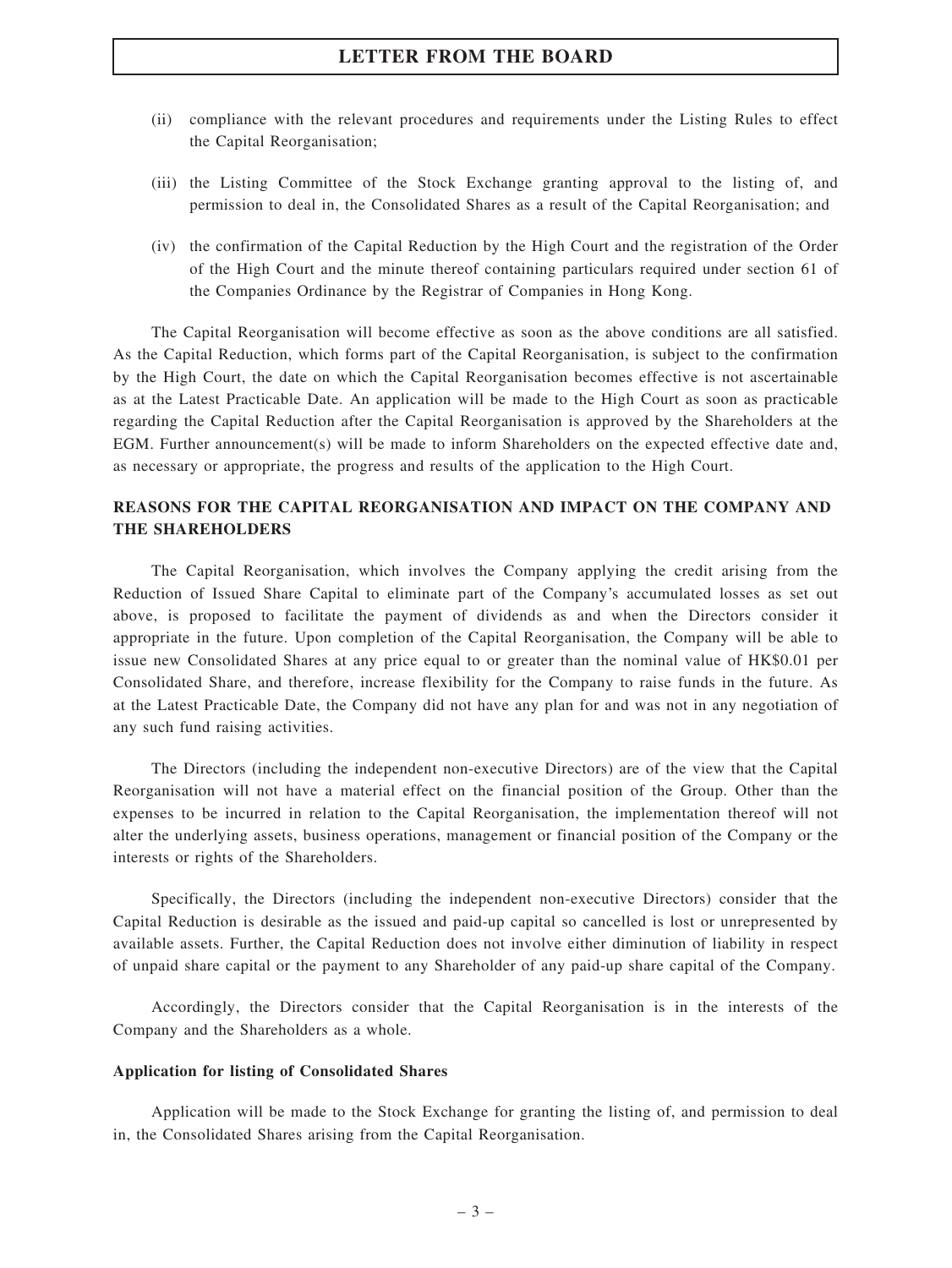#### EXCHANGE FOR NEW SHARES CERTIFICATES

Subject to the Capital Reorganisation becoming effective, which is currently expected to be 20 April 2012,

- (a) from 9:00 a.m. on 20 April 2012 to 4:30 p.m. on 29 May 2012, Shareholders may submit their Existing Share Certificates to the Registrar at 26th Floor, Tesbury Centre, 28 Queen's Road East, Wanchai, Hong Kong for exchange, at the expense of the Company, for the New Share Certificates; and
- (b) after 29 May 2012, a fee of HK\$2.50 (or such higher amount as may from time to time be allowed by the Stock Exchange) will be payable by the Shareholders to the Registrar for exchange of each Existing Share Certificate, calculated on the basis of the number of Existing Share Certificate(s) submitted for exchange or the number of New Share Certificates issued (whichever is more).

It is expected that New Shares Certificates will be available for collection within ten business days from the Registrar after submission of the Existing Share Certificates to the Registrar for exchange.

Shareholders should note that with effect from 9:00 a.m. on 20 April 2012, trading will only be in Consolidated Shares in board lots of 2,000. Existing Share Certificates for the Shares will cease to be valid for trading, settlement and delivery purpose, but will remain valid and effective as documents of title.

The New Share Certificates will be issued in pink colour in order to distinguish them from the Existing Share Certificates which are in grey colour.

Based on the closing price of HK\$0.029 per Share as at the Latest Practicable Date, the value of each board lot of 20,000 Consolidated Shares, assuming the Capital Reorganisation had already been in effect, would be HK\$2,900.

### LISTING, DEALING AND TRADING ARRANGEMENTS FOR THE CONSOLIDATED SHARES IN NEW BOARD LOT SIZE

Application will be made to the Listing Committee of the Stock Exchange for the grant of the listing of, and permission to deal in, the Consolidated Shares. Dealings in the Consolidated Shares will be subject to Hong Kong stamp duty.

Subject to the granting of the listing of, and permission to deal in, the Consolidated Shares on the Stock Exchange, the Consolidated Shares will be accepted as eligible securities by HKSCC for deposit, clearance and settlement in CCASS with effect from the commencement date of dealings in Consolidated Shares on the Stock Exchange or such other date as determined by HKSCC. Settlement of transactions between participants of the Stock Exchange on any trading day is required to take place in CCASS on the second trading day thereafter. All activities under CCASS are subject to the General Rules of CCASS and CCASS Operational Procedures in effect from time to time.

The Company's shares are not listed or dealt in on any other stock exchange and hence, no listing or permission to deal is being or is proposed to be sought from any other stock exchange.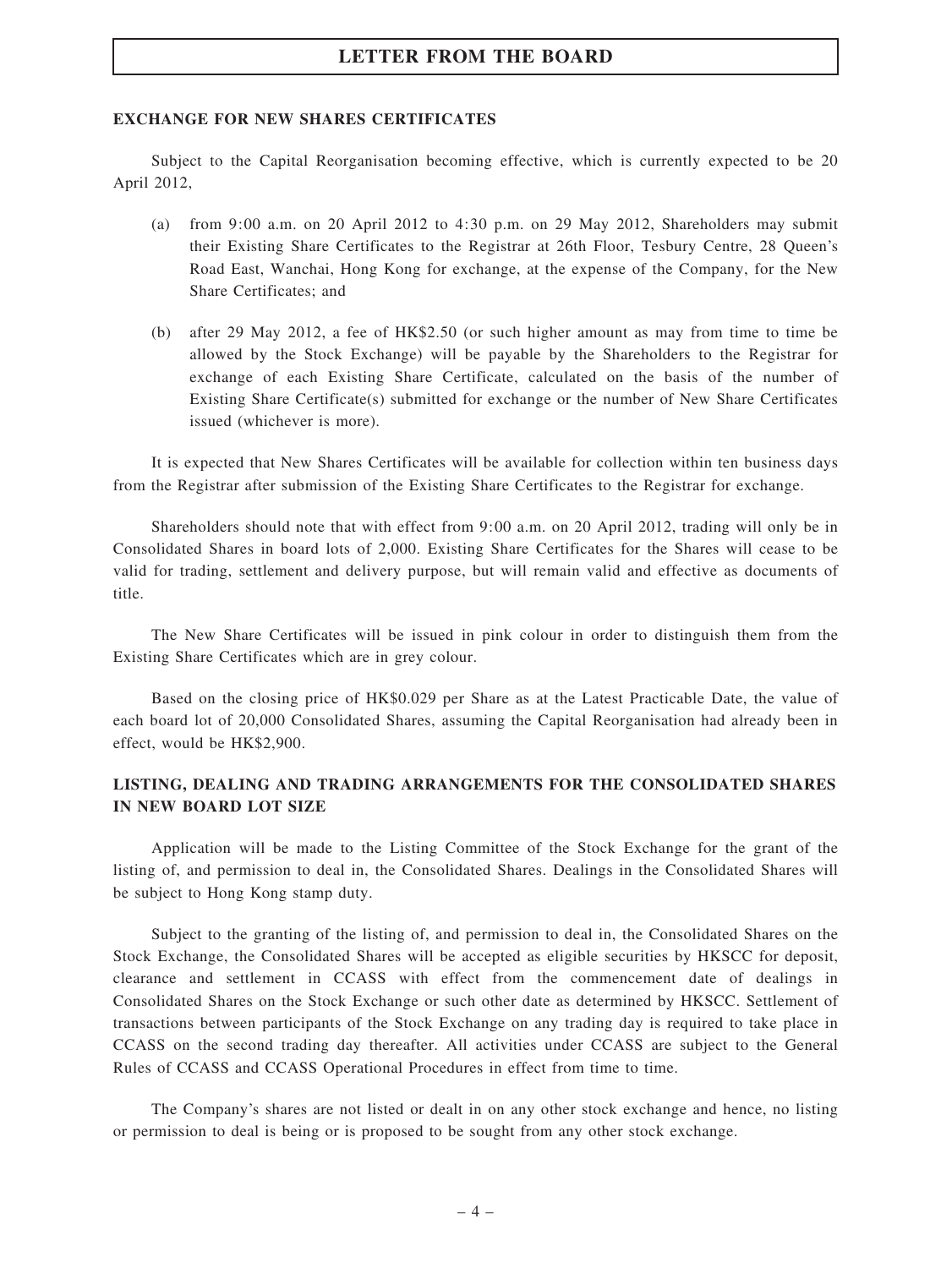Upon the Capital Reorganisation becoming effective, the arrangement proposed for dealings in the Consolidated Shares are expected to be as follows:

- (i) with effect from 9:00 a.m. on 20 April 2012, the original counter for trading in the Shares in board lots of 10,000 Shares will be temporarily closed. A temporary counter will be established for trading in the Consolidated Shares in board lots of 2,000 Consolidated Shares. Only Existing Share Certificates can be traded at this temporary counter;
- (ii) with effect from 9:00 a.m. on 7 May 2012, the original counter will be reopened for trading in the Consolidated Shares in board lots of 20,000 Consolidated Shares. Only New Share Certificates can be traded at this counter;
- (iii) from 7 May 2012 to 25 May 2012, both days inclusive, there will be parallel trading at the above two counters; and
- (iv) the temporary counter for trading in the Consolidated Shares in board lots of 2,000 Consolidated Shares will be closed after the 4:00 p.m. on 25 May 2012. With effect from 9:00 a.m. on 26 May 2012, trading will only be in Consolidated Shares in board lots of 20,000 Consolidated Shares.

Shareholders are recommended to consult their licensed securities dealer, bank manager, solicitor, professional account or other professional adviser if they are in doubt about any of the matter contained in this circular.

### ODD LOT ARRANGEMENTS

In order to facilitate the trading of odd lots of Shares after the Capital Reorganisation, Oriental Patron Securities Limited will be appointed as an agent to arrange for matching services regarding the sale and purchase of odd lots of Shares from 7 May 2012 to 25 May 2012 (both dates inclusive). Holders of odd lots of Shares who wish to take advantage of this trading facility should contact Mr. Joe Ng of Oriental Patron Securities Limited at 27/F, Two Exchange Square, 8 Connaught Place, Central, Hong Kong (telephone number: (852) 2842 5812) during the period from 7 May 2012 to 25 May 2012 (both dates inclusive). Shareholders should note that matching of the sale and purchase of odd lots of Shares is not guaranteed.

#### CHANGE OF BOARD LOT SIZE

As at the Latest Practicable Date, the Shares are traded in board lots of 10,000 Shares. It is proposed that the Consolidated Shares will be changed to be traded in board lots of 20,000 Consolidated Shares upon the Share Consolidation becoming effective. The change in board lot size is expected to result in Consolidated Shares being traded in a more reasonable board lot size and value.

#### WARNING

Shareholders should also be aware of and take note that the Capital Reorganisation involving the Capital Reduction and the Share Consolidation is conditional upon satisfaction of the conditions precedent set out in the paragraphs headed ''Conditions'' in the section headed ''Capital Reorganisation''. Therefore, the Capital Reorganisation may or may not proceed.

Shareholders and potential investors are advised to exercise caution when dealing in the Shares, and if they are in any doubt about their position, they should consult their professional advisers.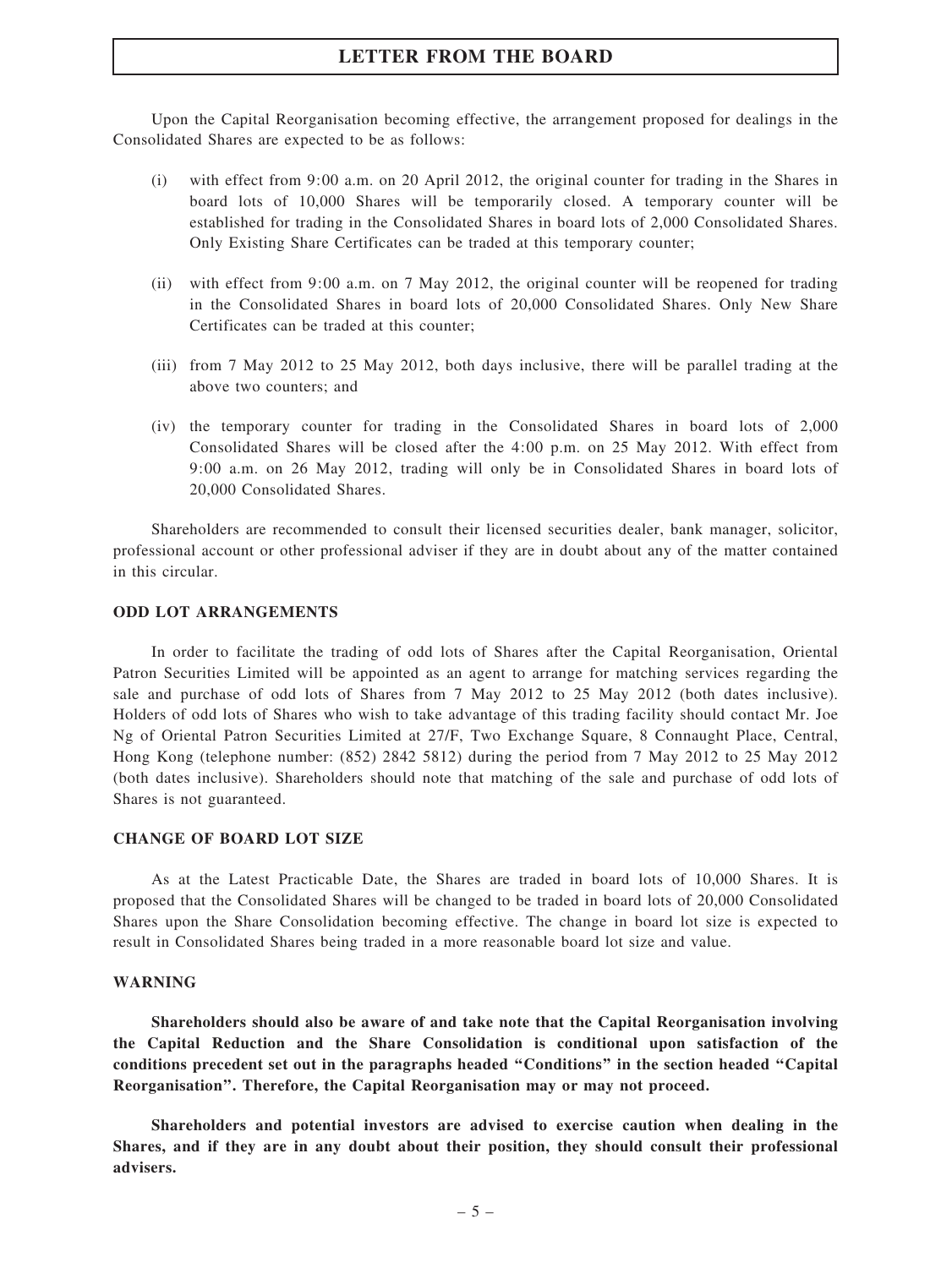#### **GENERAL**

The Capital Reorganisation involving the Capital Reduction and the Share Consolidation, the amendments to the Articles; and the adoption of New Articles will be conditional upon the passing by the Shareholders of special resolution(s) at the EGM.

The EGM will be held to consider and, if thought fit, approve the resolutions in respect of (i) the Capital Reorganisation; (ii) the amendments to the Articles; and (iii) the adoption of New Articles. To the best knowledge, information and belief of the Directors having made all reasonable enquiries, no Shareholders will be required to abstain from voting on the resolutions.

#### AMENDMENTS TO THE ARTICLES AND ADOPTION OF NEW ARTICLES

The Stock Exchange has amended the Listing Rules relating to, among other things, the Articles or equivalent constitutional documents of listed issuers. Some of the amendments to the Listing Rules would come into effect on 1 January 2012 and 1 April 2012. Accordingly, the Directors propose to seek the approval of the Shareholders for the amendments to the existing Articles and the adoption of the New Articles, so as to bring the constitution of the Company in line with current amendments made to the Listing Rules.

The Directors propose to seek the approval of the Shareholders by way of a special resolution at the EGM. Details of the amendments to the Articles are set out in the notice of EGM.

The effects of the proposed amendments to the Articles are summarised as follows:

- 1. all resolution at general meetings of the Company shall be decided by poll other than resolution which relates purely to a procedural or administrative matter as may be permitted under the Listing Rules to be voted on by a show of hands;
- 2. subject to certain exceptions, a Director shall not vote on any board resolution approving any contract or arrangement or any other proposal in which he or any of his associates has a material interest nor shall he be counted in the quorum present at the meeting; and
- 3. if a substantial shareholder or a Director has a conflict of interest in a matter to be considered by the Board which the Board has determined to be material, the matter shall be dealt with by a physical board meeting rather than a written resolution.

For the avoidance of doubt, the amendments to the Articles will not be applicable in relation to voting by the Shareholders on the resolution to approve the Capital Reorganisation at the EGM.

### ACTION TO BE TAKEN

A proxy form for use at the EGM is enclosed with this circular. Whether or not you intend to attend and vote at the EGM, you are requested to complete and return the enclosed form of proxy to the Company's registrar and transfer office, Tricor Tengis Limited, at 26th Floor, Tesbury Centre, 28 Queen's Road East, Wanchai, Hong Kong in accordance with the instructions printed thereon as soon as possible and in any event not less than 48 hours before the time appointed for holding the EGM or any adjournment thereof. Completion and return of the form of proxy will not preclude you from attending and voting in person at the EGM or any adjournment thereof should you so wish, and in such event, the instrument appointing the proxy shall be deemed to be revoked.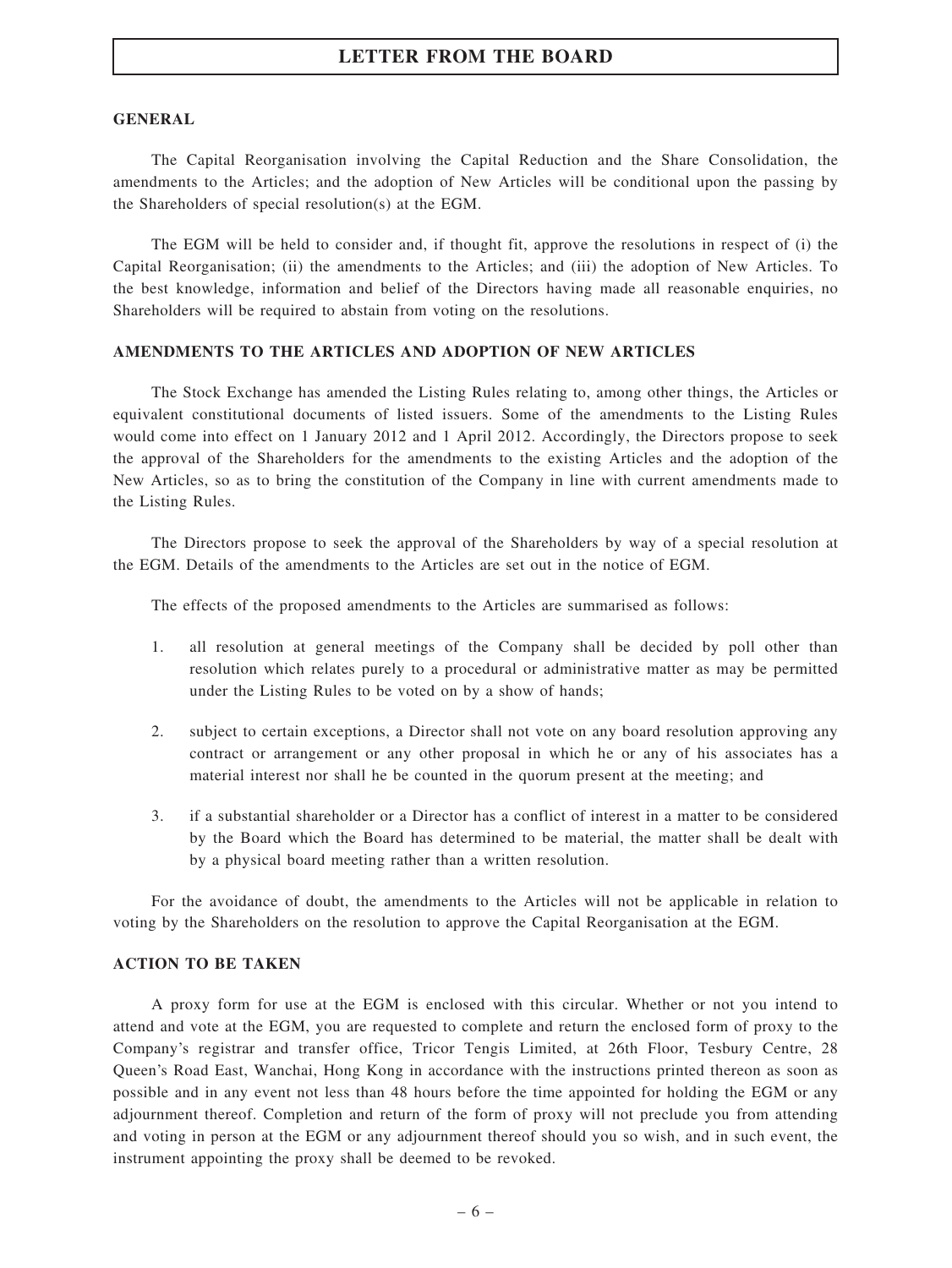#### **EGM**

The notice of EGM is set out on pages 8 to 10 of this circular. A form of proxy for use at the EGM is enclosed. At the EGM, resolutions will be proposed for Shareholders to consider and, if thought fit, to approve (i) the Capital Reorganisation; (ii) the amendments to the Articles; and (iii) the adoption of New Articles. The vote of the Shareholders at the EGM will be taken by poll in accordance with Rule 13.39(4) of the Listing Rules and the Company will announce the results of the poll in the manner prescribed under Rule 13.39(5) of the Listing Rules.

To the best of the Directors' knowledge, information and belief, having made reasonable enquiries, the Directors confirm that no Shareholder is required to abstain from voting at the EGM.

Whether or not you intend to attend the EGM, you are requested to complete and return the enclosed form of proxy to the Company's registrar and transfer office, Tricor Tengis Limited at 26th Floor, Tesbury Centre, 28 Queen's Road East, Wanchai, Hong Kong in accordance with the instructions printed thereon as soon as possible and in any event not less than 48 hours before the time appointed for holding the EGM or any adjournment thereof. Completion and return of the form of proxy will not preclude you from attending and voting in person at the EGM or any adjournment thereof should you so wish.

#### RESPONSIBILITY STATEMENT

This circular, for which the Directors collectively and individually accept full responsibility, includes particulars given in compliance with the Listing Rules for the purpose of giving information with regard to the Company. The Directors, having made all reasonable enquiries, confirm that to the best of their knowledge and belief the information contained in this circular is accurate and complete in all material respects and not misleading or deceptive, and there are no other matters the omission of which would make any statement herein or this circular misleading.

#### RECOMMENDATION AND DOCUMENTS FOR INSPECTION

The Directors believe that the Capital Reorganisation, the amendments to the existing Articles; and the adoption of New Articles are in the best interests of the Company and the Shareholders as a whole and the terms thereof are fair and reasonables. Accordingly, the Directors recommend the Shareholders to vote in favour of the resolutions as set out in the notice of EGM.

Copies of the existing Articles and the proposed New Articles are available for inspection at the registered and principal office of the Company at Suit 1206, 12th Floor, Great Eagle Centre, 23 Harbour Road, Wanchai, Hong Kong during normal business hours (from 9:30 a.m. to 5:00 p.m.) on any business day (excluding Saturdays, Sundays and public holidays) from the date of this circular up to the including the date of the EGM.

> Yours faithfully For and on behalf of the Board China Seven Star Shopping Limited Ni Xinguang Chairman and executive director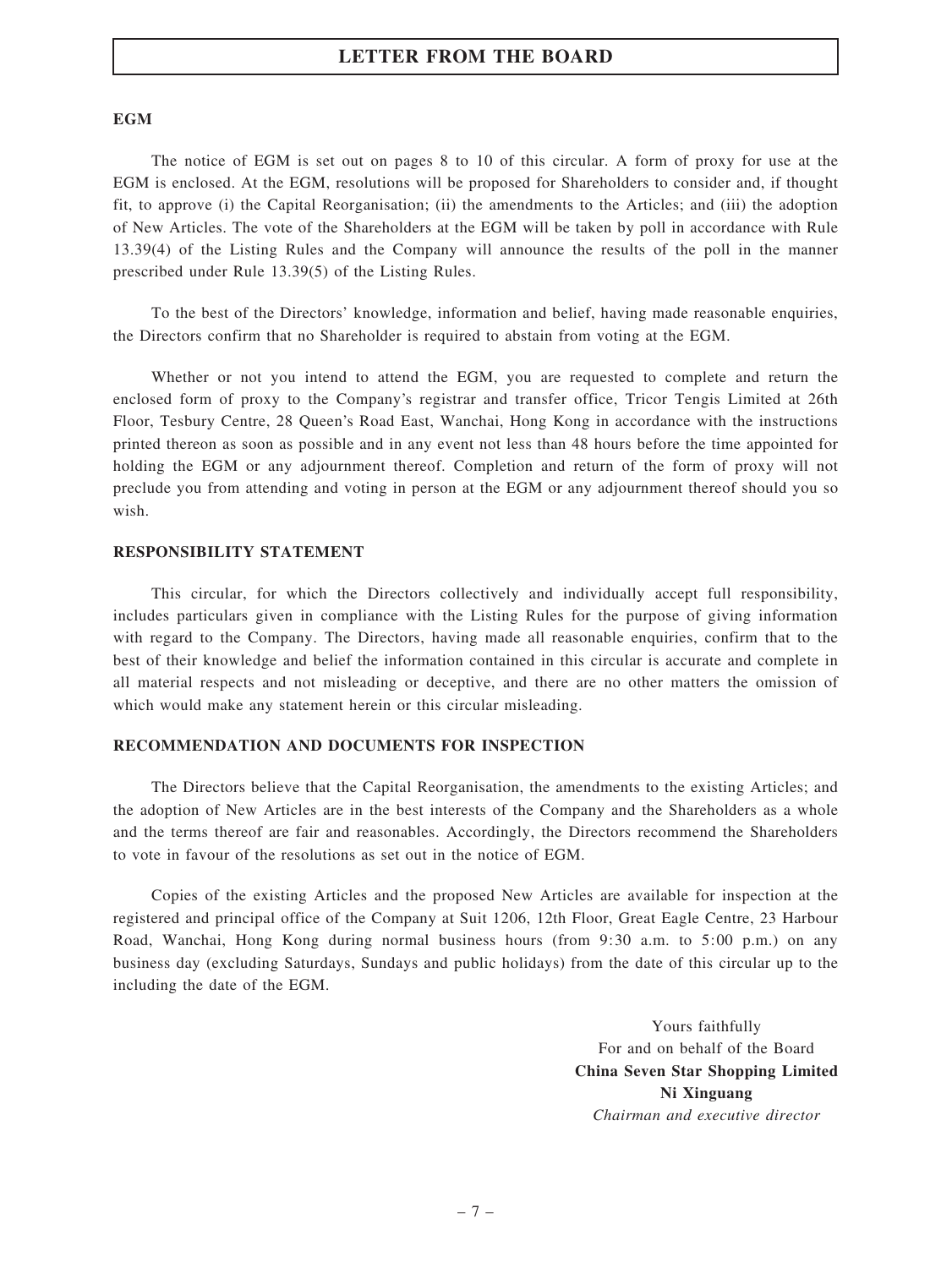## NOTICE OF EGM



# CHINA SEVEN STAR SHOPPING LIMITED

中 國 七 星 購 物 有 限 公 司

(Incorporated in Hong Kong with limited liability)

(Stock Code: 245)

NOTICE IS HEREBY GIVEN that an extraordinary general meeting (the "EGM") of the shareholders of China Seven Star Shopping Limited (the "Company") will be held at Plaza 1 & 2, Hotel Lower Lobby, Novotel Century Hong Kong, 238 Jaffe Road, Wanchai, Hong Kong on 20 January 2012 at 10:30 a.m. for the purpose of considering and, if thought fit, passing with or without amendments, the following resolutions of the Company:

### SPECIAL RESOLUTION

- 1. "THAT pursuant to the circular of the Company dated 29 December 2011 (the "Circular"), (a copy of which has been produced to the EGM marked ''A'' and signed by the chairman of the EGM for the purpose of identification) condition upon: (i) the High Court of Hong Kong making an order confirming the Capital Reduction (as defined in the Circular) pursuant to sections 58 to 60 of the Companies Ordinance; (ii) the registration by the Registrar of Companies in Hong Kong a copy of the Court Order and a copy of the minute containing the required particulars pursuant to section 61 of the Companies Ordinance; and (iii) the compliance with any conditions as may be imposed by the Court in relation to the Capital Reduction,
	- (a) the nominal value of each issued shares of HK\$0.10 (an ''Issued Share'') in the issued share capital of the Company be reduced to HK\$0.002 by cancelling the paid-up capital to the extent of HK\$0.098 on each Issued Share and the Directors be and are hereby authorised to apply the credit arising therefrom in the sum of HK\$718,121,542.222 to eliminate part of the Company's accumulated losses as at 30 November 2011 (which amounted to approximately HK\$1,898,407,000) (the ''Reduction of Issued Share Capital'');
	- (b) the nominal value of each authorised but unissued shares of HK\$0.10 (an ''Unissued Share'') in the authorised but unissued share capital of the Company be diminished to HK\$0.002 by cancelling the authorised but unissued share capital to the extent of HK\$0.098 on each Unissued Share (together with Reduction of Issued Share Capital as the ''Capital Reduction'');
	- (c) every five shares of HK\$0.002 each in the issued and unissued share capital of the Company be consolidated into one share of HK\$0.01 each in the issued and unissued share capital of the Company (together with Capital Reduction as the "Capital Reorganisation''); and
	- (d) any one or more of the Directors be and is/are hereby authorised to do all such acts and things, and to sign, approve and execute any documents, including under seal where applicable, which in his/their opinion may be necessary, desirable or expedient to implement and/or to give effect to the Capital Reorganisation, including but not limited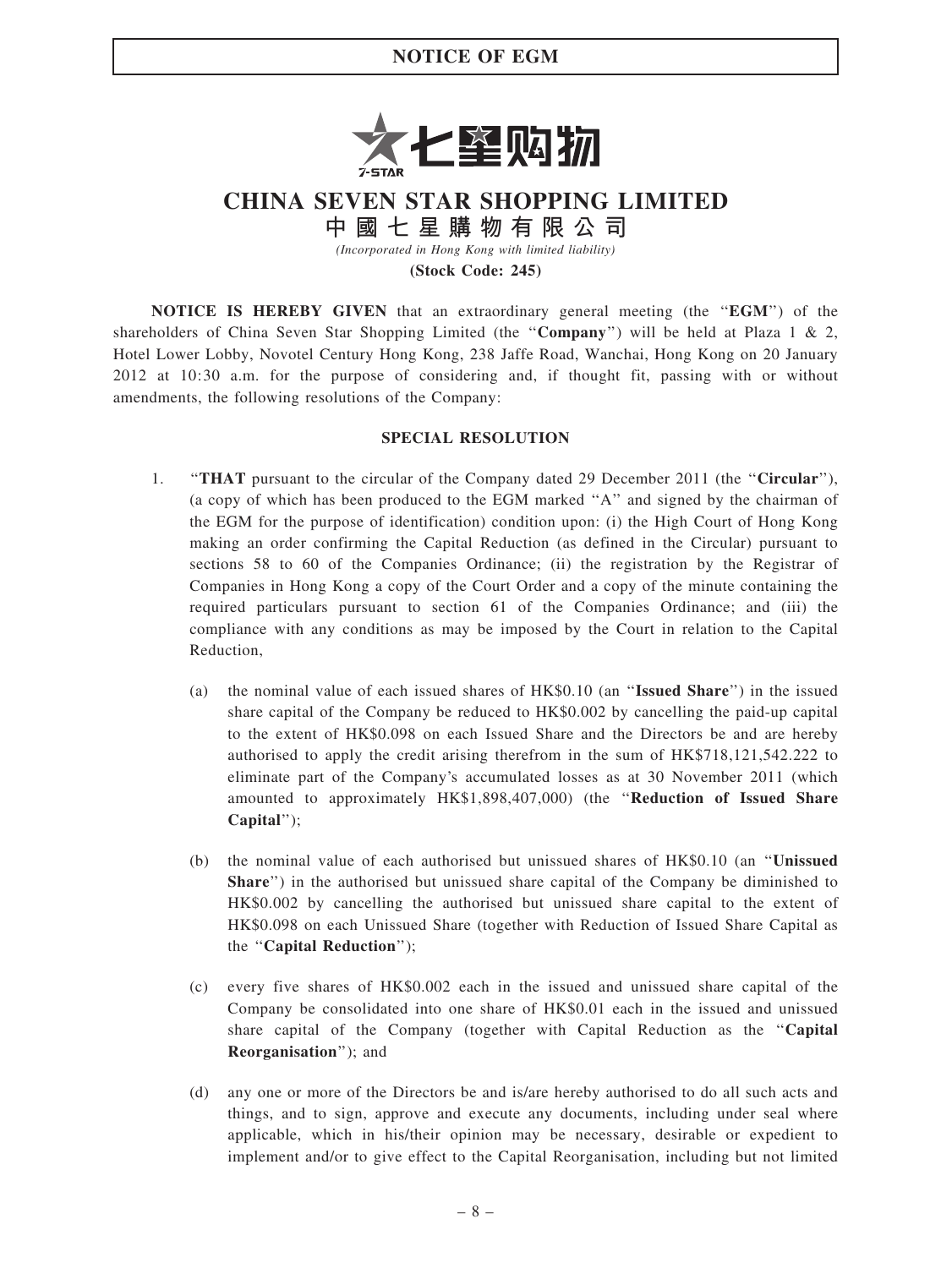### NOTICE OF EGM

to seeking confirmation from the Court, authorising Counsel to provide any undertaking on behalf of the Company as necessary to the Court in relation to the Capital Reduction.''

- 2. ''THAT the articles of association of the Company (the ''Articles'') be and are hereby amended in the following manner:
	- (a) Article 2
		- (i) By adding the following new definition in the existing Articles after the definition of ''special resolution'':

''''substantial shareholder'' means a person who is entitled to exercise, or to control the exercise of, 10% or more (or such other percentage as may be prescribed by the rules of The Stock Exchange of Hong Kong Limited from time to time) of the voting power at any general meeting of the Company;''

(b) Article 80

By deleting the words ''At any general meeting a resolution put to the vote of the meeting shall be decided by way of a poll subject to the Rules Governing the Listing of Securities on The Stock Exchange of Hong Kong Limited or any other applicable laws of Hong Kong.'' in the existing Article 80 and substituting with the following:

''A resolution put to the vote of a general meeting shall be decided by way of a poll save that the Chairman may in good faith, allow a resolution which relates purely to a procedural or administrative matter to be voted on by a show of hands in which case every member present in person (or being a corporation, is present by a duly authorised representative), or by proxy(ies) shall have one vote provided that where more than one proxy is appointed by a member which is a clearing house (or its nominee(s)), such proxy shall have one vote on a show of hands. For the purposes of this Article, procedural and administrative matters are those that (i) are not on the agenda of the general meeting or in any supplementary circular that may be issued by the Company to its members; and (ii) relate to the Chairman's duties to maintain the orderly conduct of the meeting and/or allow the business of the meeting to be properly and effectively dealt with, whilst allowing all members a reasonable opportunity to express their views.''

(c) Article 107(A)

By deleting paragraph  $(ii)(1)(e)$  of the existing Article 107(A) in its entirety and replaced with the word [''RESERVED''].

(d) Article 133

By adding a new sentence ''Notwithstanding the foregoing, a resolution in writing shall not be passed in lieu of a meeting of the Board for the purposes of considering any matter or business in which a substantial shareholder of the Company or a Director has a conflict of interest and the Board has determined that such conflict of interest to be material.'' in the last sentence of the existing Article 133 after the words ''this Article.''